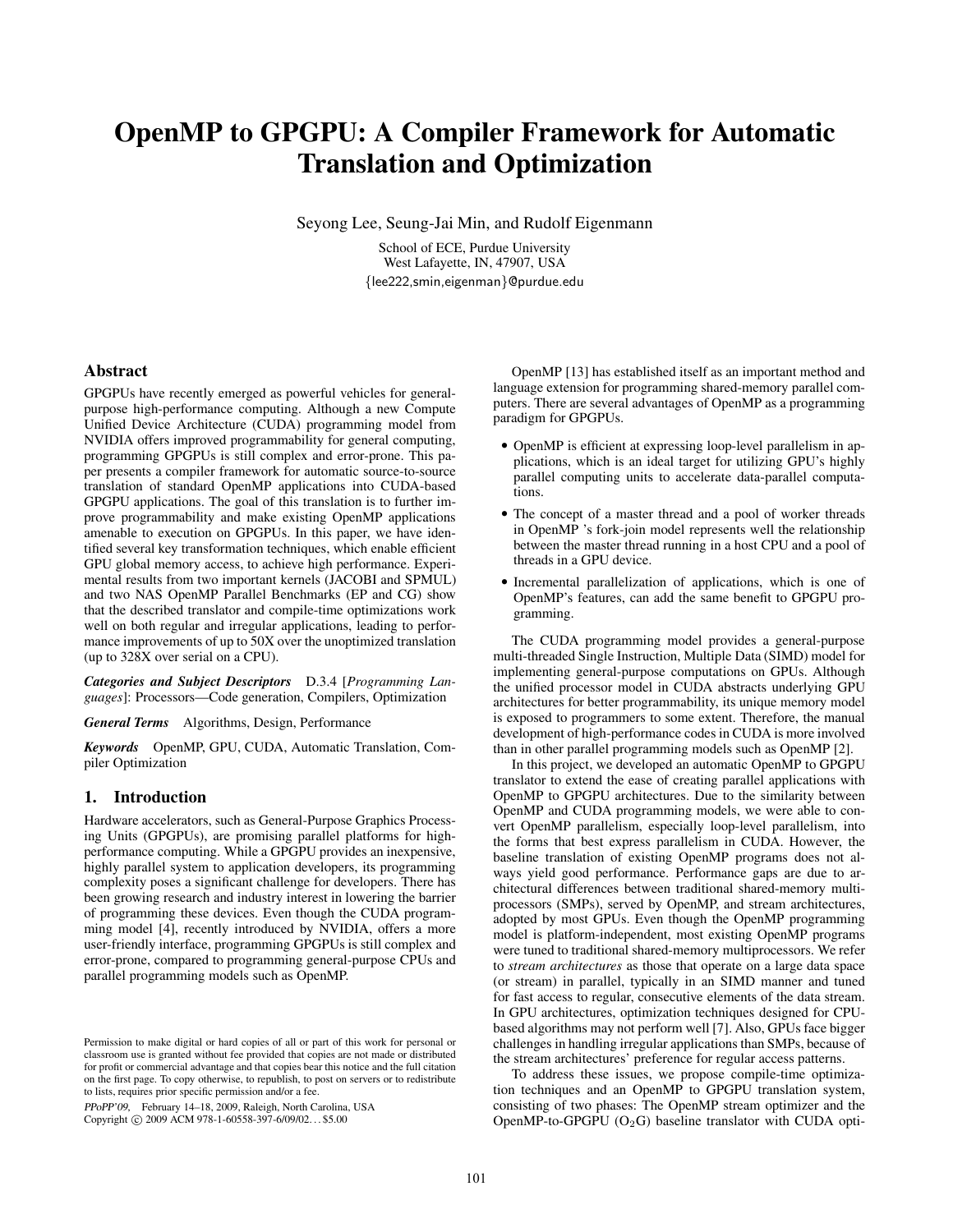

**Figure 1.** Two-phase OpenMP-to-GPGPU compilation system. Phase 1 is an OpenMP stream optimizer to generate optimized OpenMP programs for GPGPU architectures, and phase 2 is an OpenMP-to-GPGPU  $(O_2G)$  translator with CUDA optimizations.

mizer, shown in Figure 1. The OpenMP stream optimizer transforms traditional CPU-oriented OpenMP programs into OpenMP programs optimized for GPGPUs, using our high-level optimization techniques: *parallel loop-swap* and *loop-collapsing*. The O<sub>2</sub>G translation converts the output of the OpenMP stream optimizer into CUDA GPGPU programs. The  $O_2$ G CUDA optimizer exploits CUDA-specific features.

We evaluate the baseline translation methods and the compiletime optimization techniques using two kernel benchmarks and two NPB3.0-OMP NAS Parallel Benchmarks, which have both regular and irregular applications. Experimental results show that the proposed compile-time optimization techniques can boost the performance of translated GPGPU programs up to 50 times over the unoptimized GPGPU translations.

This paper makes the following contributions:

- We present the first compiler framework for automatic sourceto-source translation of standard OpenMP applications into CUDA-based GPGPU applications. It includes (1) the interpretation of OpenMP semantics under the CUDA programming model, (2) an algorithm to extract regions to be executed on GPUs, and (3) an algorithm for reducing CPU-GPU memory transfers.
- We have identified several compile-time transformation techniques to optimize GPU *global memory* access: (1) *parallel loop-swap* and *matrix transpose* techniques for regular applications and (2) *loop collapsing* for irregular applications.
- We have evaluated the proposed translator and optimizations on both applications (NAS OpenMP Benchmarks *EP* and *CG*) and kernels, resulting in performance improvements up to 50X (12X on average) over the unoptimized translations (up to 328X over serial on the CPU).

The rest of this paper is organized as follows: Section 2 provides an overview of the CUDA programming model, and Section 3 presents the baseline OpenMP to CUDA GPGPU translator. In Section 4, various compiler techniques to optimize the performance of GPGPU programs are explained. Experimental results are shown in Section 5, and related work and conclusion are presented in Section 6 and Section 7, respectively.

# **2. Overview of the CUDA Programming Model**

The CUDA programming model is a general-purpose multi-threaded SIMD model for GPGPU programming. In the CUDA programming model, a GPU is viewed as a parallel computing coprocessor, which can execute a large number of threads concurrently. A CUDA program consists of a series of sequential and parallel execution phases. Sequential phases have little or no parallelism, and thus they are executed on the CPU as host code. Parallel phases that exhibit rich data parallelism are implemented as a set of *kernel functions*, which are executed on the GPU. Each kernel function

specifies GPU code to be executed in an SIMD fashion, by a number of threads invoked for each parallel phase.

In the CUDA model, threads are grouped as a grid of thread blocks, each of which is mapped to a multiprocessor in the GPU device. In CUDA-supported GPU architectures, more than one thread block can be assigned to a multiprocessor, and threads within each thread block are mapped to SIMD processing units in the multiprocessor. The number of thread blocks and the number of threads per thread block are specified through language extensions at each kernel invocation.

The CUDA memory model has an off-chip *global memory* space, which is accessible by all threads, an off-chip *local memory* space, which is private to each thread, a fast on-chip *shared memory* space, which is shared only by threads in the same thread block, and *registers*, which are private to each thread. The CUDA memory model also has separate memory spaces to exploit specialized hardware memory resources: *constant memory* with a dedicated small cache for read-only global data that are frequently accessed by many threads across multiple thread blocks and *texture memory* with a dedicated small cache for read-only array data accessed through built-in texture functions. The shared memory and the register bank in a multiprocessor are dynamically partitioned among the active thread blocks running on the multiprocessor. Therefore, register and shared memory usages per thread block can be a limiting factor preventing full utilization of execution resources.

In the CUDA programming model, a host CPU and a GPU device have separate address spaces. For a CPU to access GPU data, the CUDA model provides an API for explicit GPU memory management, including functions to transfer data between a CPU and a GPU.

One limitation of the CUDA model is the lack of efficient global synchronization mechanisms. Synchronization within a thread block can be enforced by using the *\_syncthreads()* runtime primitive, which guarantees that all threads in the same thread block have reached the same program point, and data modified by threads in the same thread block are visible to all threads in the same block. However, synchronization across thread blocks can be accomplished only by returning from a kernel call, after which all threads executing the kernel function are guaranteed to be finished, and *global memory* data modified by threads in different thread blocks are guaranteed to be globally visible.

# **3. Baseline Translation of OpenMP into CUDA**

This section presents a baseline translator, which performs a source-to-source conversion of an OpenMP program to a CUDAbased GPGPU program. The translation consists of several steps: (1) interpreting OpenMP semantics under the CUDA programming model and identifying *kernel regions* (code sections executed on the GPU), (2) outlining (extracting into subroutines) kernel regions and transforming them into CUDA kernel functions, and (3) analyzing shared data that will be accessed by the GPU and inserting necessary memory transfer calls. We have implemented these translation steps using the Cetus compiler infrastructure [8].

## **3.1 Interpretation of OpenMP Semantics under the CUDA Programming Model**

OpenMP directives can be classified into four categories:

(1) *Parallel* constructs – these are the fundamental constructs that specify parallel regions. The compiler identifies these regions as candidate *kernel regions*, outlines them, and transforms them into GPU kernel functions.

(2) Work-sharing constructs (*omp for*, *omp sections*) – the compiler interprets these constructs to partition work among threads on the GPU device. Each iteration of an *omp for* loop is assigned to a thread, and each section of *omp sections* is mapped to a thread.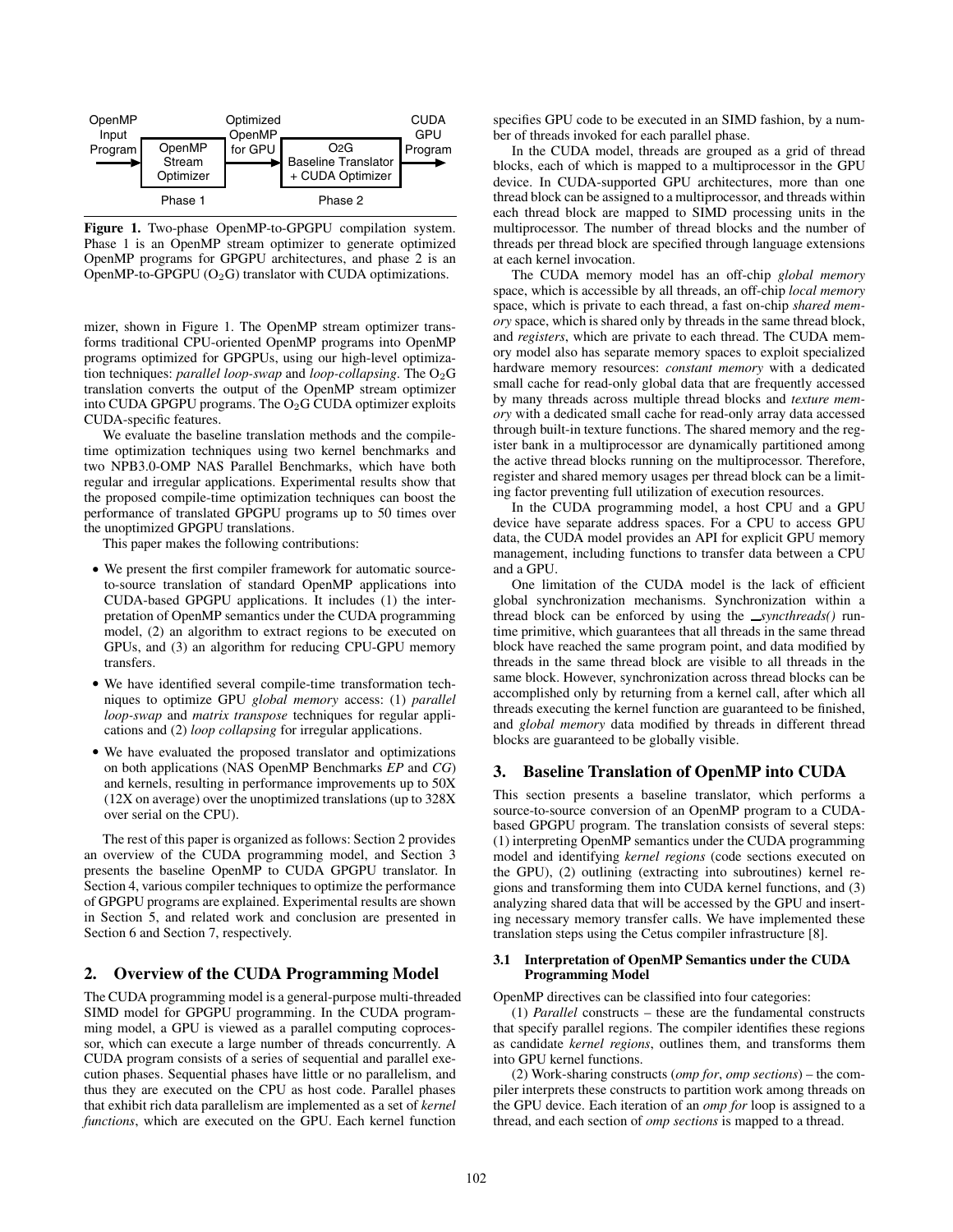

**Figure 2.** Parallel region example showing how multiple splits are applied to identify kernel regions. *sp0* - *sp4* are split points enforced to preserve OpenMP semantics, and *KR1'* and *KR2* are kernel regions to be converted into kernel functions.

(3) Synchronization constructs (*omp barrier*, *omp flush*, *omp critical*, etc.) – these constructs constitute *split points*, points where a parallel region must be split into two sub-regions; each of the resulting sub-regions becomes a kernel region. This split is required to enforce a global synchronization in the CUDA programming model, as explained in Section 2.

(4) Directives specifying data properties (*omp shared*, *omp private*, *omp threadprivate*, etc.) – these constructs are used to map data into GPU memory spaces. As mentioned in Section 2, the CUDA memory model requires explicit memory transfers for threads invoked for a kernel function to access data on the CPU. OpenMP *shared* data are shared by all threads, and OpenMP *private* data are accessed by a single thread. In the CUDA memory model, the shared data can be mapped to *global memory*, and the private data can be mapped to *registers* or *local memory* assigned for each thread. OpenMP *threadprivate* data are private to each thread, but they have global lifetimes, as do static data. The semantics of *threadprivate* data can be implemented by expansion, which allocates copies of the *threadprivate* data on *global memory* for each thread. Because the CUDA memory model allows several specialized memory spaces, certain data can take advantage of the specialized memory resources; read-only shared data can be assigned to either *constant memory* or *texture memory* to exploit temporal locality through dedicated caches, and frequently reused shared data can use fast memory spaces, such as *registers* and *shared memory*, as a cache.

#### **3.2 OpenMP to CUDA Baseline Translation**

The previous subsection described the interpretation of OpenMP semantics under the CUDA programming model. The next step performs the actual translation into a CUDA program. A simple translation scheme might convert all code sections specified by work-sharing constructs into kernel functions, since work-sharing constructs contain the only true parallel code in OpenMP. Other sub-regions, within an *omp parallel* but outside of work-sharing constructs, are executed by one thread (*omp master* and *omp single*), serialized among threads (*omp ordered* and *omp critical*), or executed redundantly among participating threads. However, our compiler includes some of these sub-regions into kernel regions, thus redundantly executing them; this method can reduce expensive memory transfers between the CPU and the GPU.

With these concepts in mind, we will explain the baseline translation schemes in the following subsections.

# **3.2.1 Identifying Kernel Regions**

The compiler targets OpenMP parallel regions as potential *kernel regions*. As explained above, these regions may be split at synchronization constructs. Among the resulting sub-regions, the ones containing at least one work-sharing construct become kernel regions.

The translator must consider that split operations may break the control flow semantics of the OpenMP programming model, if the *split points* lie within control structures. In the OpenMP programming model, most directives work only on a *structured block* – a block of code with one entry and one exit point. If a parallel region is split in the middle of a control structure, the resulting kernel regions may become an unstructured block. Figure 2 (a) shows an example where a split operation would result in incorrect control flow. In the OpenMP programming model, a *flush* synchronization construct is implied at the entry to and exit from *parallel* regions (*sp0* and *sp3* in Figure 2 (a)) and at the exit from work-sharing regions (*sp1* and *sp2*), unless a *nowait* clause is present. The split operation identifies two kernel regions: *KR1* and *KR2*. Because the first kernel region, *KR1*, has multiple entry points, outlining this region will break control flow semantics. To solve this problem, our translator splits *KR1* further at multiple entry points. In Figure 2 (b), an additional split is applied at *sp4*, turning *KR1'* into a structured block with correct control flow.

The overall algorithm to identify kernel regions is shown in Figure 3. The idea behind this top-down splitting algorithm is to merge as many work-sharing regions as possible to reduce overheads by kernel invocations and CPU-GPU data transfers.

#### **3.2.2 Transforming a Kernel Region into a Kernel Function**

The translator outlines the identified kernel regions into CUDA kernel functions and replaces the original regions with calls to these functions.

At this stage, two important translation steps are involved: work partitioning and data mapping. For work partitioning, iterations of *omp for* loops are partitioned among threads using the rules of the OpenMP *schedule* clause, each section in *omp sections* is mapped to a thread, and remaining code sections in the kernel region are executed redundantly by all threads. The compiler decides the number of threads to be invoked for the kernel execution as the maximum number of threads needed for each work-sharing subregion contained in the kernel region. Once the compiler figures out the total number of threads, the number of thread blocks is also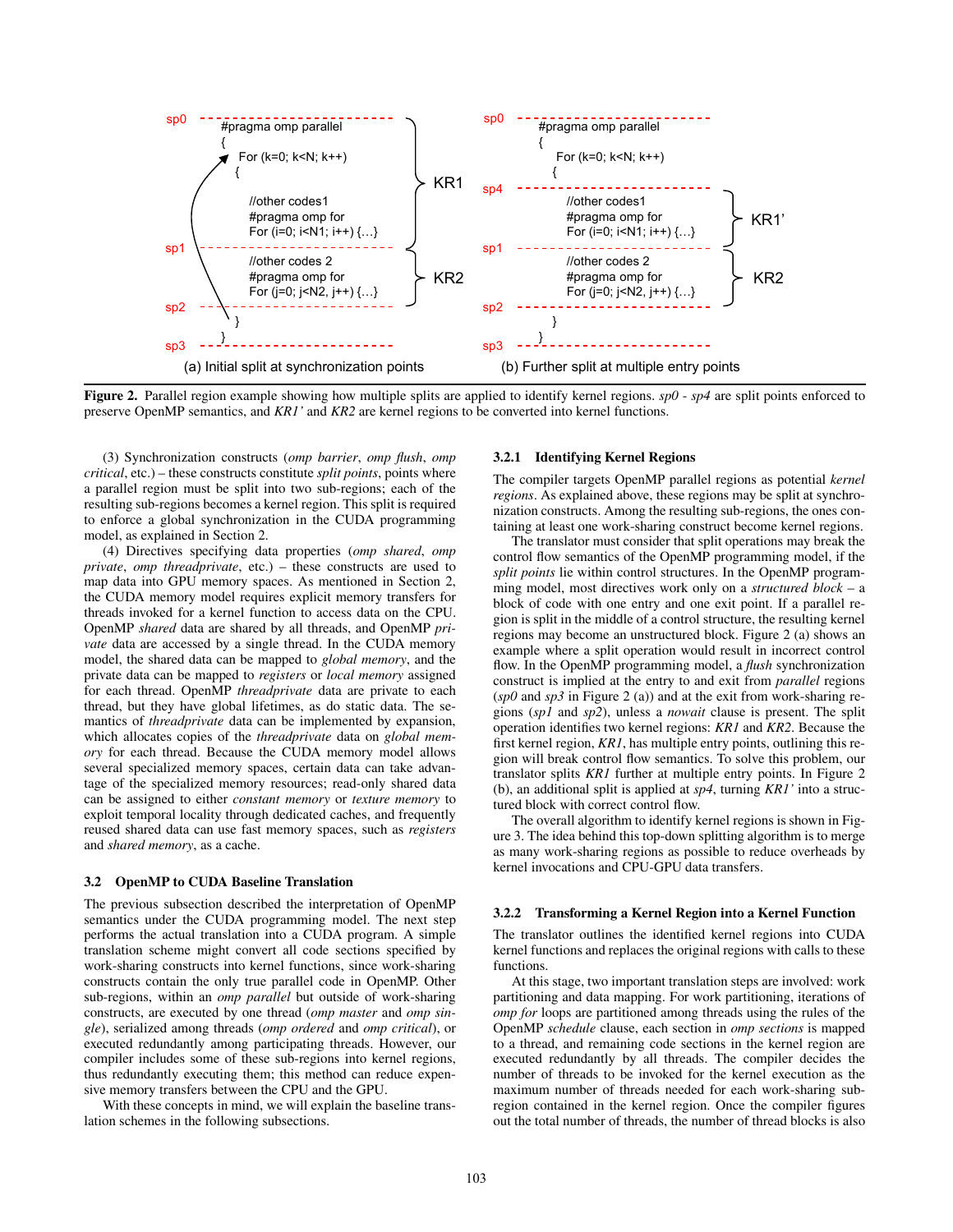# Identifying kernel regions

| /* a set of OpenMP parallel regions */<br>Input: R<br><b>Output:</b> KR /* a set of identified GPU kernel regions */ |  |  |  |  |
|----------------------------------------------------------------------------------------------------------------------|--|--|--|--|
| Foreach R(i) in R                                                                                                    |  |  |  |  |
| Foreach split point in R(i)                                                                                          |  |  |  |  |
| Divide R(i) into two sub-regions at the split point                                                                  |  |  |  |  |
| Build cfg, a control flow graph for R(i)                                                                             |  |  |  |  |
| Foreach sub-region SR(j) in R(i)                                                                                     |  |  |  |  |
| Foreach entry/exit points other than the one at the top/bottom of SR(j)                                              |  |  |  |  |
| Divide SR(j) into two sub-sub-regions at such entry/exit points                                                      |  |  |  |  |
| Foreach sub-sub-region SSR(k) in SR(j)                                                                               |  |  |  |  |
| If SSR(k) contains an OpenMP work-sharing construct                                                                  |  |  |  |  |
| Add SSR(k) to KR set                                                                                                 |  |  |  |  |

**Figure 3.** Algorithm to identify kernel regions

calculated using default thread block size, which can be set through a command line option.

After work partitioning, the compiler constructs the sets of shared data and private data used in the kernel region, using the information specified by data property constructs. In the OpenMP programming model, data is shared by default, including data with global scope or with heap-allocated storage. For the data that are referenced in the region, but not in a construct, the compiler can determine their sharing attributes using OpenMP data sharing rules. Basic data mapping follows the rule explained in Section 3.1; shared data are mapped to *global memory*, *threadprivate* data are replicated and allocated on *global memory* for each thread, and private data are mapped to *register banks* assigned for each threads.

As a part of the data mapping step, the compiler inserts necessary memory transfer calls for the *shared* and *threadprivate* data accessed by each kernel function. A basic strategy is to move all the shared data that are accessed by kernel functions, and copy back the shared data that are modified by kernel functions. (*threadprivate* data transfers are decided by OpenMP semantics.) However, not all shared data are used by the CPU after the kernel completes. Also, data in the GPU *global memory* are persistent across kernel calls. Therefore, not all these data transfers are needed. The compiler optimization technique to eliminate redundant data transfers will be discussed in the following section.

Additionally, during this translation, if a *omp for* loop contains a *reduction* clause, the compiler replaces the reduction operation with the two-level tree reduction form proposed in [5]: a local parallel reduction within each thread block, followed by a host-side global reduction across thread blocks.

In the baseline translation scheme, *omp critical* regions are executed on the host CPU since the *omp critical* construct involves global synchronizations, which are expensive on GPU kernel executions due to kernel splits, and the semantic of *omp critical* requires serialized execution of the specified region. However, if the *critical* regions have reduction forms, the same transformation technique used to interpret a *reduction* clause [5] can be applied.

# **4. Compiler Optimizations**

We describe our two-phase optimization system. The first is the OpenMP stream optimizer, and the second is  $O_2G$  (OpenMP-to-GPGPU) CUDA optimizer.

## **4.1 OpenMP Stream Optimizations**

Both the OpenMP and GPGPU models are suitable for expressing data parallelism. However, there are important differences. GPUs are designed as massively parallel machines for concurrent execution of thousands of threads, each executing the same code on different data (SIMD). GPU threads are optimized for fine-grain data parallelism, which is characterized by regular memory accesses and regular program control flow. On the other hand, OpenMP threads are more autonomous, typically execute coarse-grain parallelism, and are able to handle MIMD computation.

The OpenMP stream optimizer addresses these differences by transforming the traditional CPU-oriented OpenMP programs into GPU-style OpenMP programs. One benefit of this high-level translation method is that the user can see the optimization result at the OpenMP source code level.

#### **4.1.1 Intra-Thread vs. Inter-Thread Locality**

In OpenMP, data locality is often exploited within a thread (intrathread locality), but less so among threads that are executed on different CPU nodes (inter-thread locality). This is because spatial data locality within a thread can increase cache utilization, but, locality among OpenMP threads on different CPUs of cache-coherent shared-memory multiprocessors can incur false-sharing. Therefore, in OpenMP, parallel loops are usually block-distributed, rather than in a cyclic manner.

In contrast to OpenMP, inter-thread locality between GPU threads plays a critical role in optimizing off-chip memory access performance. For example, in CUDA, GPU threads that access the off-chip memory concurrently can coalesce their memory accesses to reduce the overall memory access latency. These coalesced memory accesses can be accomplished if such GPU threads exhibit inter-thread locality where adjacent threads access adjacent locations in the off-chip memory. In the OpenMP form, a cyclic distribution of parallel loops can expose inter-thread locality.

The following subsections describe our two compile-time optimization techniques, *parallel loop-swap* and *loop-collapsing*, to enhance inter-thread locality of OpenMP programs on GPGPUs.

#### **4.1.2 Parallel Loop-Swap for Regular Applications**

In this section, we introduce a *parallel loop-swap* optimization technique to improve the performance of regular data accesses in nested loops. Previously, we have described how cyclic distribution can improve inter-thread locality in a singly nested loop via an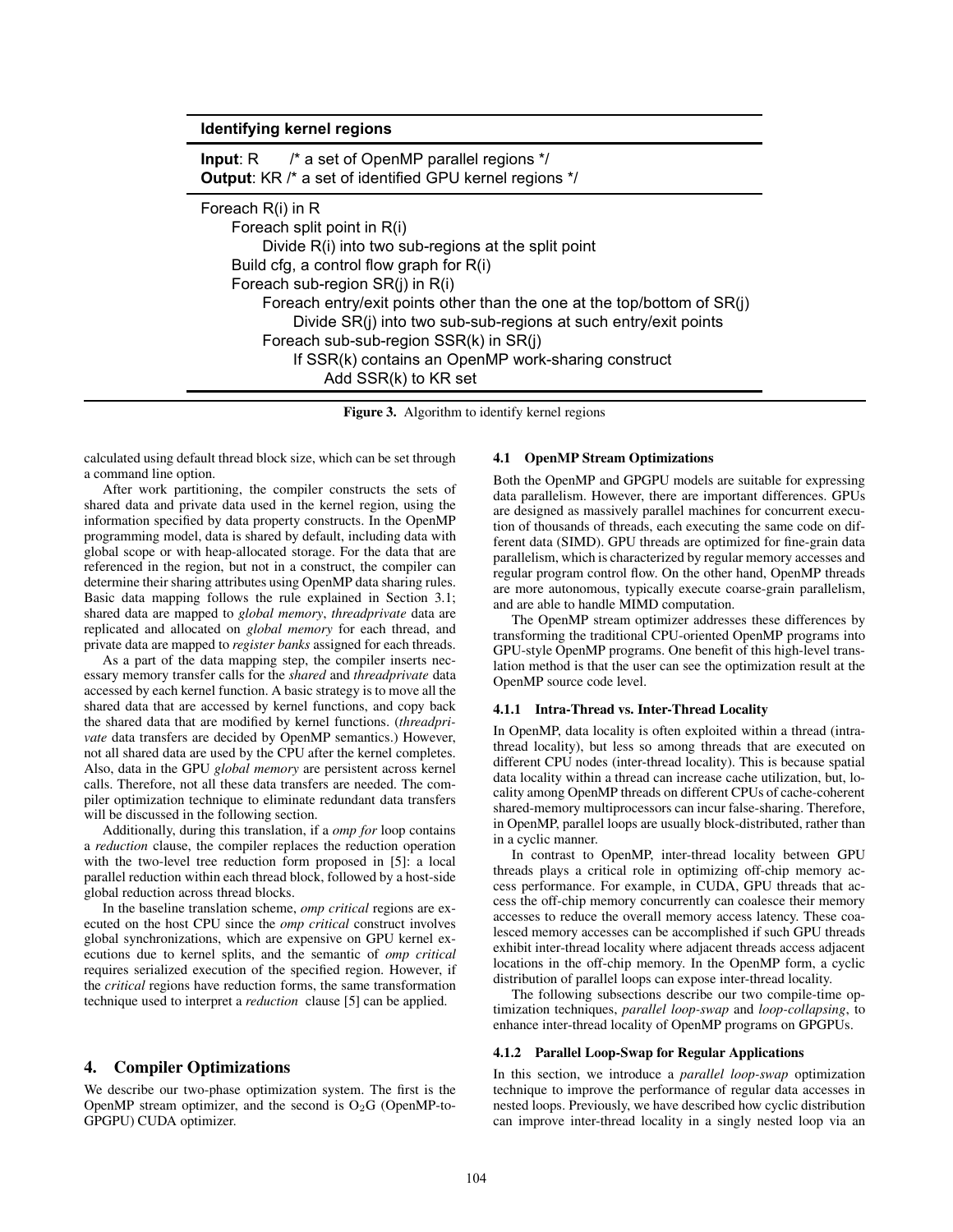```
#pragma omp parallel for
for (i=1; i<=SIZE; i++) {
  for (j=1; j<=SIZE; j++)a[i][j] = (b[i-1][j] + b[i+1][j]+ b[i][j-1] + b[i][j+1])/4;
}
        (a) input OpenMP code
#pragma omp parallel for
for (i=1; i<=SIZE; i++) {
#pragma cetus parallel
  for (j=1; j<=SIZE; j++)
    a[i][j] = (b[i-1][j] + b[i+1][j]+ b[i][j-1] + b[i][j+1])/4;
}
  (b) Cetus-parallelized OpenMP code
#pragma omp parallel for schedule(static, 1)
for (j=1; j<=SIZE; j++)for (i=1; i<=SIZE; i++) {
    a[i][j] = (b[i-1][j] + b[i+1][j]+ b[i][j-1] + b[i][j+1])/4;
}
(c) OpenMP output by OpenMP stream optimizer
// tid is a GPU thread identifier
for (tid=1; tid<=SIZE; tid++)
  for (i=1; i<=SIZE; i++) {
    a[i][tid] = (b[i-1][tid] + b[i+1][tid]+ b[i][tid-1] + b[i][tid+1])/4;
}
(d) internal representation in O2G translator
// Each iteration of the parallel-for loop
// is cyclic-distributed to each GPU thread
if (tid<=SIZE) {
  for (i=1; i<=SIZE; i++) {
    a[i][tid] = (b[i-1][tid] + b[i+1][tid]+ b[i][tid-1] + b[i][tid+1])/4;
  }
}
           (e) GPU code
```
**Figure 4.** Regular application example from JACOBI, to show how *parallel loop-swap* is applied to a nested parallel loop to improve inter-thread locality

OpenMP schedule(static, 1) clause. However, in a nested loop, we need advanced compile-time techniques to achieve this goal. For example, the input OpenMP code shown in Figure 4 (a) has a doubly nested loop, where the outer loop is parallelized with a block distribution of iterations, which prevents the  $O_2G$  translator from applying the coalesced memory optimization to the accessed arrays.

To solve this problem, our OpenMP stream optimizer performs a *parallel loop-swap* transformation. We define *continuous memory access* as a property of an array in a loop-nest, where the array subscript expression increases monotonically with a stride of one, and the adjacent elements accessed by the subscript expression are continuous in the memory. An array with *continuous memory access* is a candidate for the coalesced memory access optimization.

```
#pragma omp parallel for
for (i=0; i<NUM_ROWS; i++) {
  for (j=rowptr[i]; j<rowptr[i+1]; j++)
     w[i] += A[j]*p[col[j]];
}
         (a) input OpenMP code
#pragma omp parallel for
for (i=0; i<NUM_ROWS; i++) {
   #pragma cetus parallel reduction(+:w[i])
   for (j=rowptr[i]; j<rowptr[i+1]; j++)
     w[i] += A[j]*p[col[j]];
}
   (b) Cetus-parallelized OpenMP code
#pragma omp parallel
#pragma omp for collapse(2) schedule(static, 1)
for (i=0; i<NUM_ROWS; i++) {
  for (j=rowptr[i]; j<rowptr[i+1]; j++)
     w[i] += A[i]*p[col[i]];}
 (c) OpenMP output by OpenMP stream optimizer
 // collapsed loop
 for (tid1=0; tid1<rowptr[NUM_ROWS]; tid1++)
  l_w[tid1] = A[tid1]*p[col[tid1]];// For each GPU thread, a new thread-id, tid2,
 // is assigned for the reduction loop
for (tid2=0; tid2<NUM_ROWS; tid2++) {
  for (j=rowptr[tid2]; j<rowptr[tid2+1]; tid2++)
     w[tid2] += l_w[j];}
 (d) internal representation in O2G translator
 if (tid1<rowptr[NUM_ROWS]) {
  l_w[tid1] = A[tid1]*p[col[tid1]];}
 if (tid2<NUM_ROWS) {
  for (j=rowptr[tid2]; j<rowptr[tid2+1]; j++)
     w[tid2] += 1_w[j];}
            (e) GPU code
```
**Figure 5.** Example of an irregular application, CG NAS Parallel Benchmark. *Loop-collapsing* eliminates irregular control flow and improves inter-thread locality

The OpenMP stream optimizer performs *parallel loop-swap* in five steps: (1) for a given OpenMP parallel loop nest with an OpenMP work-sharing construct on loop *L*, the compiler finds a set of *candidates*, arrays with *continuous memory access* within the loop-nest. (2) The compiler selects the loop,  $\hat{L}^*$ , whose index variable increments the subscript expression of the array accesses in *candidates* by one. (3) The compiler applies parallelization techniques to find all possible parallel loops. (4) If all the loops between *L* and (including)  $L^*$  can be parallelized, these two loops are interchanged. (5) An OpenMP parallel work-sharing construct with cyclic distribution is added to loop  $L^*$ .

Figure 4 (b) shows the result of step 3, where a Cetus parallel pragma is added to the discovered parallel loop. Figure 4 (c) illustrates the result of the *parallel loop-swap* transformation per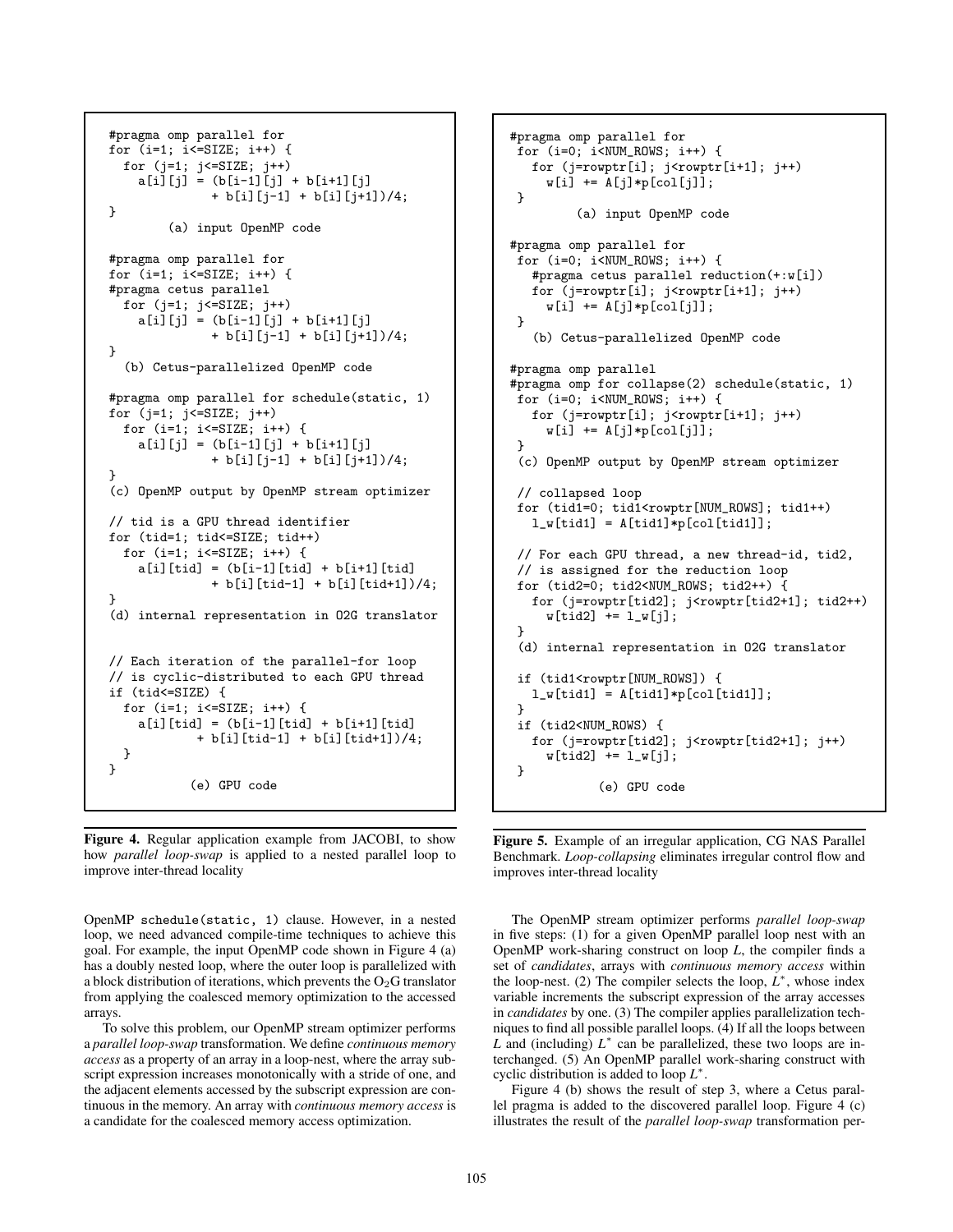formed by the OpenMP stream optimizer. The  $O_2G$  translator converts this transformed OpenMP code into the internal representation, as shown in Figure 4 (d). Figure 4 (e) shows the CUDA GPU code.

#### **4.1.3 Loop Collapsing for Irregular Applications**

Irregular applications pose challenges in achieving high performance on GPUs because stream architectures are optimized for regular program patterns. In this section, we propose a *loop-collapsing* technique, which improves the performance of irregular OpenMP applications on such architectures.

There are two main types of irregular behavior in parallel programs: (1) data access patterns among threads due to indirect array accesses and (2) different control flow paths taken by different threads, such as in conditional statements. Irregular data accesses prevent the compiler from applying the memory coalescing technique because it cannot prove *continuous memory access* in the presence of indirect references. Irregular control flow prevents the threads from executing fully concurrently on the GPU's SIMD processors.

Figure 5 (a) shows one of the representative irregular program patterns in scientific applications. It exhibits both irregular data access patterns caused by the indirect array accesses in A, p, and col and control flow divergence because the inner loop depends on the value of array rowptr; different GPU threads will execute different numbers of inner loop iterations. Our first optimization technique, *parallel loop-swap*, cannot be applied to this irregular case because the dependency prevents loop interchange.

In this example, the compiler tries to collapse the doubly nested loop into a single loop and prove that the accesses to array A and col are *continuous memory accesses*. This technique eliminates both irregular data accesses to arrays A and col as well as control flow divergence in the inner loop. To prove the *continuous memory access* property to array A and col, one needs to prove that i, rowptr, and j are all monotonically increasing, and i and j are increasing with stride one. Since both i and j are loop index variables, this proof can be done at compile-time. However, the monotonicity of array rowptr cannot be proven at compile-time if it is read from a file. In that case, the compiler inserts a runtime check, after the array rowptr is defined, to verify monotonicity.

The *loop-collapsing* optimization is implemented in three steps. First, for each perfectly nested loop in the OpenMP source, the OpenMP stream optimizer finds all possible parallel loops in a given nest (Figure 5 (b)). Second, among parallel loops, the optimizer performs monotonicity checks to identify the parallel loops eligible for loop-collapsing. Third, the optimizer annotates an OpenMP clause *collapse (k)* to indicate that the first *k* nested loops can be collapsed (Figure 5 (c)). The  $O_2G$  translator reads this optimized OpenMP program and transforms the loops into a single loop. Figure 5 (d) shows two loops in the internal representation of the O2G translator. The first loop is the output of *loop-collapsing*, where each GPU thread executes one iteration of the collapsed loop. The second loop is for handling the reduction pattern recognized in Figure 5 (b).

The *loop-collapsing* transformation improves the performance of irregular OpenMP applications on GPUs in three ways:

- The amount of parallel work (the number of iterations, to be executed by GPU threads) is increased.
- Inter-thread locality is increased, especially for cases where *parallel loop-swap* cannot be applied.
- Control flow divergence is eliminated, such that adjacent threads can be executed concurrently in an SIMD manner.

## **4.2 O**2**G CUDA Optimization Techniques**

This section describes the CUDA optimizer, a collection of optimization techniques for translating OpenMP programs into actual GPGPU programs. These transformations differ from those in the OpenMP stream optimizer in that they are specific to features of the CUDA memory architecture.

#### **4.2.1 Caching of Frequently Accessed Global Data**

In the CUDA model, the global memory space is not cached. Therefore, to exploit temporal locality, frequently accessed global data must be explicitly loaded into fast memory spaces, such as *registers* and *shared memory*. In CUDA, exploiting temporal locality both within threads (intra-thread locality) and across threads (interthread locality) is equally important. *Shared memory* is shared by threads in a thread block, and the dedicated caches for *texture memory* and *constant memory* are shared by all threads running on the same multiprocessor.

In traditional shared-memory systems, temporal locality across threads is automatically exploited by the hardware caches. Therefore, in the OpenMP programming model, most existing cachingrelated optimizations focus on temporal locality within a thread only. However, under the CUDA memory model, software cache management for both intra- and inter-thread locality is important.

Our compiler performs the requisite *data flow analysis* to identify temporal locality of global data and inserts the necessary caching code. Table 1 shows caching strategies for each global data type. The baseline translator maps globally shared data into *global memory*, but depending on the data attributes, they can be cached in specific fast memory spaces, as shown in the table.

**Table 1.** Caching strategies for globally shared data with temporal locality. In *A(B)* format, *A* is a primary storage for caching, but *B* may be used as an alternative. *Reg* denotes *Registers*, *CC* means *Constant Cache*, *SM* is *Shared Memory*, and *TC* represents *Texture Cache*.

|                   | Temporal locality |              |
|-------------------|-------------------|--------------|
|                   | Intra-thread      | Inter-thread |
| R/O shared scalar | Reg (CC or SM)    | CC(SM)       |
| R/W shared scalar | Reg(SM)           | <b>SM</b>    |
| R/O shared array  | TC (SM)           | TC(SM)       |
| R/W shared array  | <b>SM</b>         | <b>SM</b>    |

Another CUDA-specific caching optimization is to allocate a CUDA-private array in *shared memory* if possible. In the CUDA memory model, a device-local array is allocated in *local memory*, which is a part of the off-chip DRAM; accessing the *local memory* is as slow as accessing *global memory*. If the private array size is small, it may be allocated on *shared memory* using an array expansion technique.

However, complex interactions among limited hardware resources may cause performance effects that are difficult to control statically. Therefore, our compiler framework provides language extensions and command line options for a programmer or an automatic tuning system to guide these optimizations.

#### **4.2.2 Matrix Transpose for Threadprivate Array**

The OpenMP-to-GPGPU translator must also handle the mapping of *threadprivate* data. When *threadprivate* array is placed into *global memory*, the translator implements correct semantics by expanding the *threadprivate* array for each thread. Row-wise expansion is a common practice to preserve intra-thread locality in traditional shared-memory systems. However, row-wise array expansion would cause uncoalesced memory accesses in GPUs. In this case, *parallel loop-swap* can not be applied due to dependencies or *threadprivate* semantics.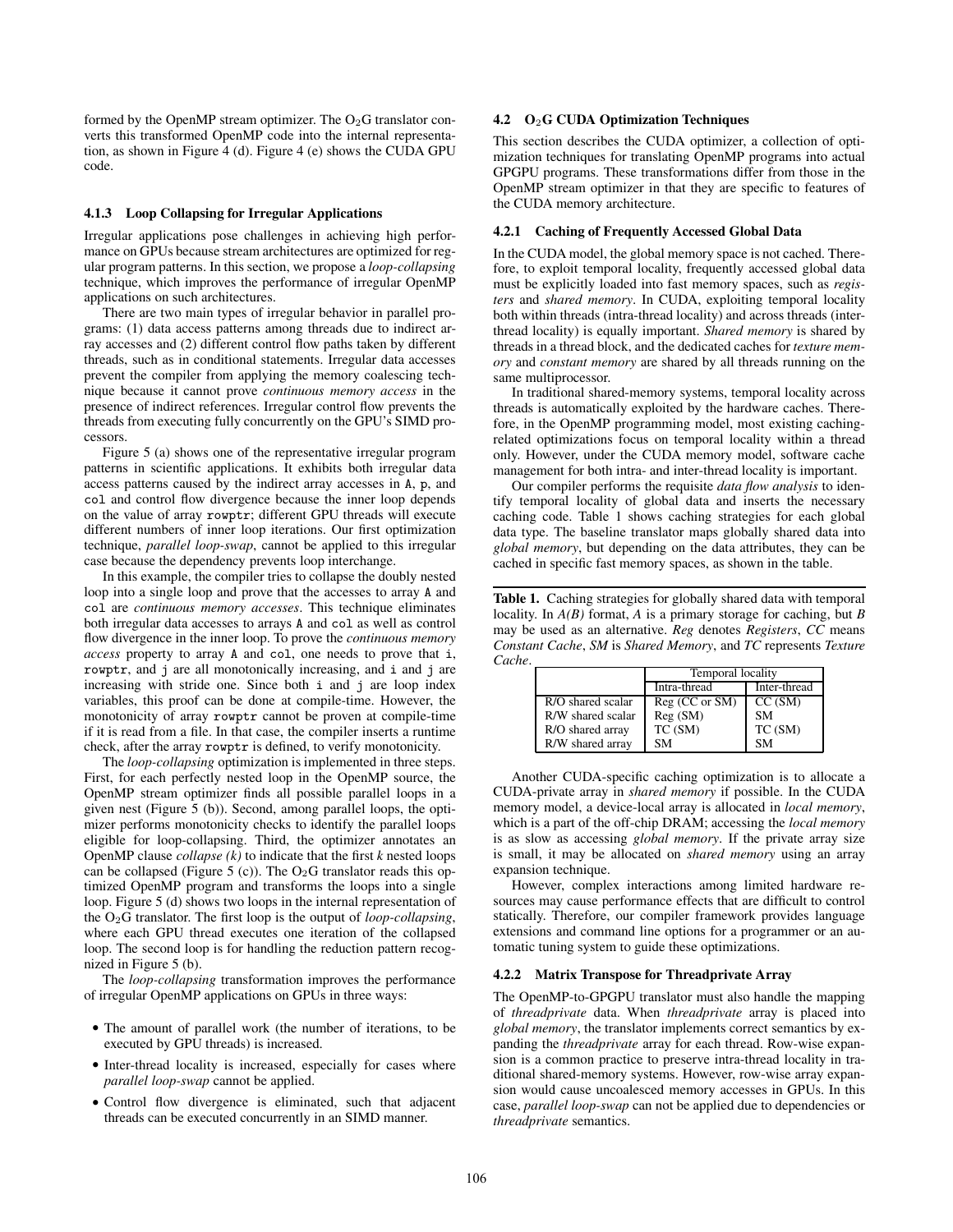

**Figure 6.** Performance of Regular Applications (speedups are over serial on the CPU). *Baseline* is the baseline translation without optimization; the other bars measure the following OpenMP optimizations (*OO*) or CUDA optimizations (*CO*): *Parallel Loop-Swap* (*PLS*), *Matrix Transpose* (*MT*), *Loop Unrolling* (*LU*), and private array allocation on *shared memory* using array expansion (*PAA*). The performance irregularity shown in the left figure is caused by reproducible, inconsistent behavior of the CPU execution; the average CPU execution time per array element is longer at  $N = 8192$  than others.

The *matrix transpose* transformation solves this problem by converting the array into a form where the *threadprivate* array is expanded in a column-wise manner. *Matrix transpose* changes intra-thread array access patterns from row-wise to column-wise, so that adjacent threads can access adjacent data, as needed for coalesced accesses.

#### **4.2.3 Memory Transfer Reduction**

A final, important step of the actual OpenMP to GPGPU translation is the insertion of CUDA memory transfer calls for the *shared* and *threadprivate* data accessed by each kernel function. The baseline translation inserts memory transfer calls for all shared data accessed by the kernel functions. However, not all of these data moves between the CPU and the GPU are needed. To remove unnecessary transfers, our compiler performs a *data flow analysis*; for each kernel region, (1) the compiler finds a set of shared data read in the kernel (*UseSet*) and a set of shared data written in the kernel (*Def-Set*), (2) for each variable in the *UseSet*, if its reaching definition is in the host code, it should be transferred from the CPU, and (3) for each variable in the *DefSet*, if the variable is used in the host code, it should be copied back to the CPU after the kernel returns. The algorithm reduces unnecessary data transfers between the CPU and the GPU for each kernel function. Currently, the algorithm performs conservative array-name only analysis for shared array data. Our experimental results show that this analysis is able to reduce memory transfers sufficiently.

## **5. Performance Evaluation**

This section presents the performance of the presented OpenMP to GPGPU translator and compiler optimizations. In our experiments, two regular OpenMP programs (*JACOBI* kernel and NAS OpenMP Parallel Benchmark *EP*) and two irregular OpenMP programs (*SP-MUL* kernel and NAS OpenMP Parallel Benchmark *CG*) were transformed by the translator. The baseline translations and optimizations were performed automatically by the compiler framework, but some advanced compiler optimizations using interprocedural analysis were applied manually.

We used an NVIDIA Quadro FX 5600 GPU as an experimental platform. The device has 16 multiprocessors with a clock rate of 1.35 GHz and 1.5GB of DRAM. Each multiprocessor is equipped with 8 SIMD processing units, totaling 128 processing units. The device is connected to a host system consisting of Dual-Core AMD 3 GHz Opteron processors. Because the tested GPU does not support double precision, we manually converted the OpenMP source programs into single precision before feeding them to our translator. (NVIDIA recently announced GPUs supporting double precision computations.) We compiled the translated CUDA programs with the NVIDIA CUDA Compiler (NVCC) to generate device code. We compiled the host programs with the *GCC* compiler version 4.2.3, using option *-O3*.

## **5.1 Performance of Regular Applications**

*JACOBI* is a widely used kernel containing the main loop of an iterative solver for regular scientific applications. Due to its simple structure, the *JACOBI* kernel is easily parallelized in many parallel programming models. However, the base-translated GPU code does not perform well, as shown in Figure 6 (a); *Baseline* in the figure represents the speedups of the unoptimized GPU version over serial on the CPU. This performance degradation is mostly due to the overhead in large, uncoalesced global memory access patterns. These uncoalesced access patterns can be changed to coalesced ones by applying *parallel loop-swap* (*PLS* in Figure 6 (a)). These results demonstrate that, in regular programs, uncoalesced global memory accesses may be converted to coalesced accesses by loop transformation optimizations.

*EP* is one of the NAS OpenMP Parallel Benchmarks. *EP* has abundant parallelism with minimal communication; it is often used to demonstrate the performance of parallel computing systems. However, the baseline translation of *EP* shows surprisingly low speedups on the tested GPU (*Baseline* in Figure 6 (b)).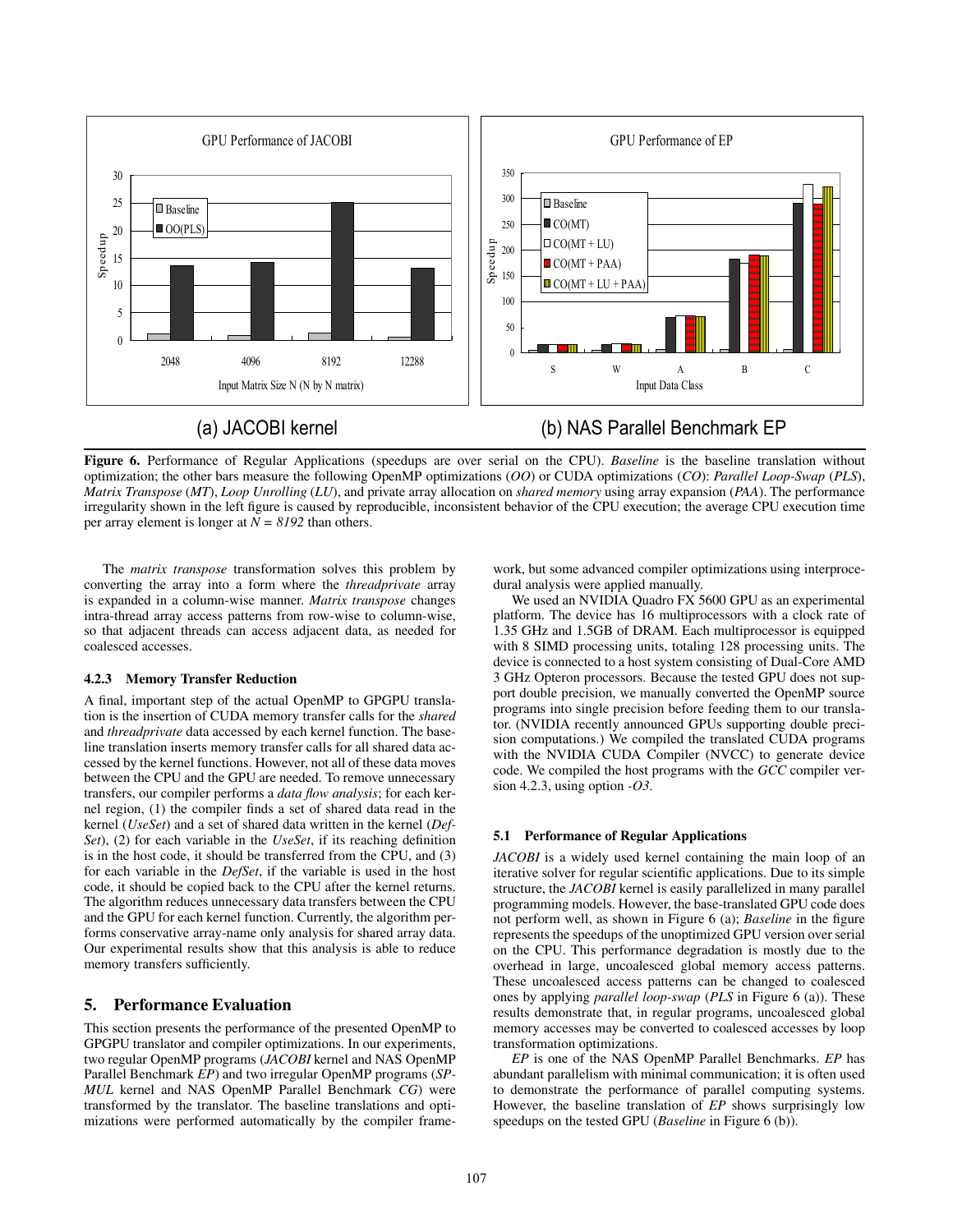

**Figure 7.** Performance of Irregular Applications (speedups are over serial on the CPU). *Baseline* is the baseline translation without optimization; the other bars represent the following OpenMP optimizations (*OO*) or CUDA optimizations (*CO*): *LCO* is a local caching optimization for global data, *LC* means the *loop collapsing* transformation technique, and *MM* represents a redundant memory transfer minimizing optimization.

At the core of *EP* is a random number generator; each participating thread or process performs some computations based on the chosen numbers. In an OpenMP version, each thread stores the random numbers in a *threadprivate* array. The baseline translation scheme allocates the memory space for the *threadprivate* array by expanding the array in a row-wise fashion. However, this row-wise array expansion causes uncoalesced memory access problems under the CUDA memory model.

The *Matrix transpose* transformation in Section 4.2.2 resolves this limitation; it changes the access patterns of the *threadprivate* arrays into coalesced accesses. *MT* in Figure 6 (b) shows the speedups when the *matrix transpose* transformation is applied. The results show that *matrix transpose* increases the performance tremendously. To increase the performance of the translated *EP* further, additional CUDA-specific optimizations are applied; if the size of a private array, which is normally mapped to *local memory* in the GPU device, is small, it can be allocated on *shared memory* by using array expansion (*PAA* in Figure 6 (b)). Also, *loop unrolling* can be applied to reduction computations (*LU* in Figure 6 (b)). Performance variations in Figure 6 (b) indicate that complex interactions among the hardware resources may need fine tuning for optimal performance. *EP* is a representative case showing the importance of compile-time transformations.

#### **5.2 Performance of Irregular Applications**

Sparse matrix-vector (SpMV) multiplication is an important representative of irregular applications. In our experiments, we have translated two codes using SpMV, the *SPMUL* kernel and the NAS OpenMP Parallel Benchmark *CG*, to measure the performance of the proposed system on irregular applications.

In *SPMUL*, a baseline translation without optimizations gives reasonable speedups (*Baseline* in Figure 7 (a)) on several real sparse matrices in the UF Sparse Matrix Collection [6]. Simple *local caching* optimizations, such as caching frequently accessed global data on registers and using *texture memory* to exploit a dedicated cache for read-only global data, work well (*LCO* in Figure 7 (a)), since some data in the *global memory* are accessed repeatedly either within each thread or across threads.

From an algorithmic perspective, the translated *SPMUL* conducts SpMV multiplications by assigning each row to a thread and letting each thread compute the inner product for the assigned row, which takes a reduction form. This algorithmic structure is implemented as a nested loop, which exhibits blocked access patterns, where each thread accesses a block of continuous data in *global memory*. Blocked access results in significantly lower memory bandwidth than cyclic access due to uncoalesced memory access. The *loop collapsing* technique in Section 4.1.3 can change the blocked access patterns to a cyclic access pattern, increasing the effective bandwidth on *global memory* (*LC* in Figure 7 (a)).

*CG* is another sparse linear solver program. While both *CG* and *SPMUL* use similar SpMV multiplication algorithms, *CG* poses additional challenges. In *CG*, each parallel region contains many work-sharing regions including *omp single*. Depending on kernelregion-extracting strategies, the amount of overheads related to kernel invocations and memory transfers will be changed. The kernel-region-identifying algorithm in Section 3.2.1 merges as many work-sharing regions as possible to minimize the kernelrelated overheads. As indicated in Figure 7 (b), however, the base GPU version (*Baseline*) still incurs very large memory transfer overheads, degrading the performance below the serial version. Eliminating redundant memory transfers with the algorithm described in Section 4.2.3 reduces these overheads. In *CG*, interprocedural data flow analysis is needed to identify this redundancy, since work-sharing regions are distributed among several subroutines. The results show that eliminating redundant data transfers increases the performance significantly (*MM* in Figure 7 (b)), and *loop collapsing* transformation, used in *SPMUL*, also works well on *CG* (*LC* in Figure 7 (b)).

# **6. Related Work**

Prior to the advent of the CUDA programming model [4], programming GPUs was highly complex, requiring deep knowledge of the underlying hardware and graphics programming interfaces.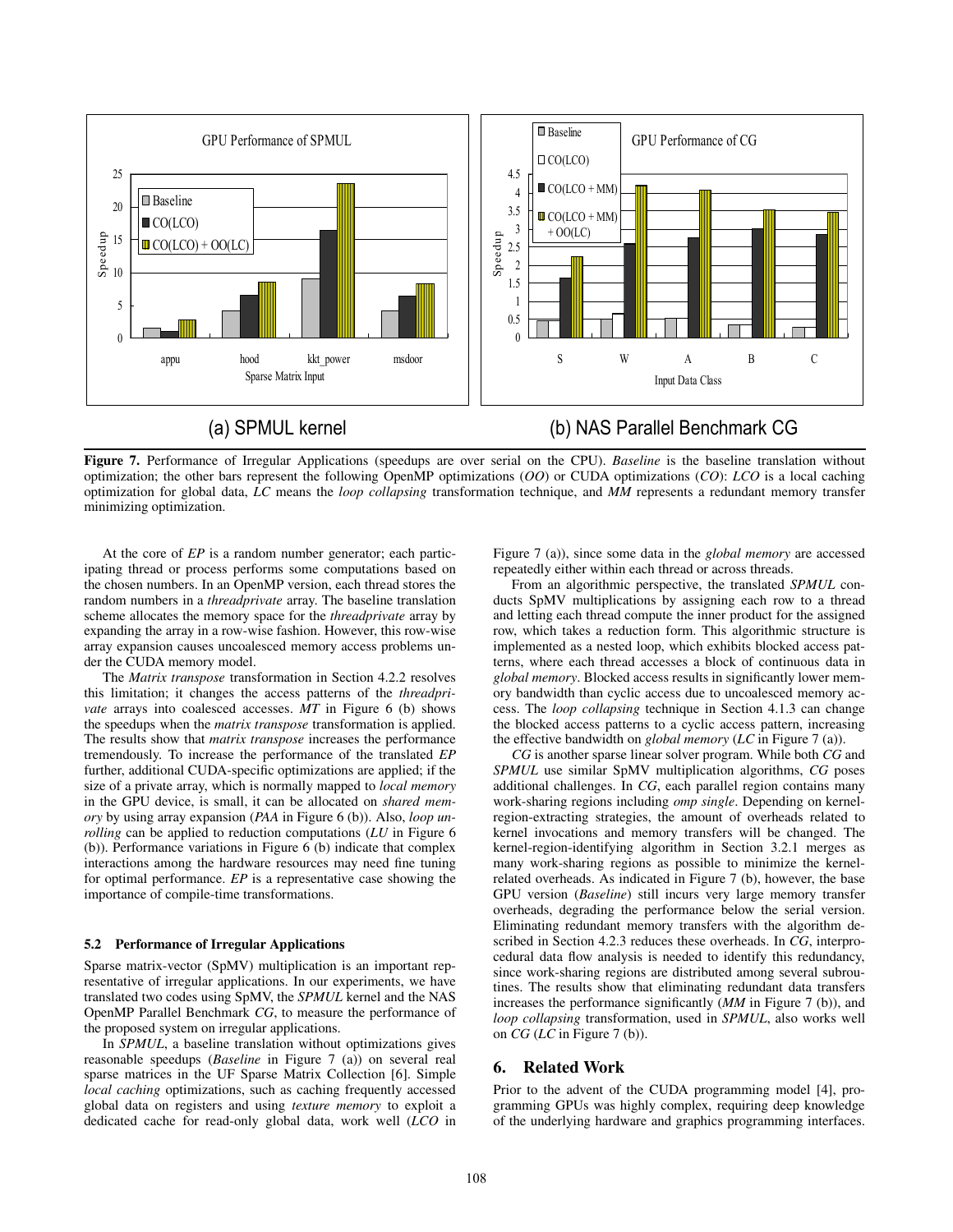Although the CUDA programming model provides improved programmability, achieving high performance with CUDA programs is still challenging. Several studies have been conducted to optimize the performance of CUDA-based GPGPU applications; an optimization space pruning technique [15] has been proposed, using a Pareto-optimal curve, to find the optimal configuration for a GPGPU application. Also, an experimental study on general optimization strategies for programs on a CUDA-supported GPU has been presented [14]. In these contributions, optimizations were performed manually.

For the automatic optimization of CUDA programs, a compiletime transformation scheme [2] has been developed, which finds program transformations that can lead to efficient global memory access. The proposed compiler framework optimizes affine loop nests using a polyhedral compiler model. By contrast, our compiler framework optimizes irregular loops, as well as regular loops. Moreover, we have demonstrated that our framework performs well on actual benchmarks as well as on kernels. CUDA-lite [18] is another translator, which generates codes for optimal tiling of global memory data. CUDA-lite relies on information that a programmer provides via annotations, to perform transformations. Our approach is similar to CUDA-lite in that we also support special annotations provided by a programmer. In our compiler framework, however, the necessary information is automatically extracted from the OpenMP directives, and the annotations provided by a programmer are used for fine tuning.

OpenMP [13] is an industry standard directive language, widely used for parallel programming on shared memory systems. Due to its well established model and convenience of incremental parallelization, the OpenMP programming model has been ported to a variety of platforms. Previously, we have developed compiler techniques to translate OpenMP applications into a form suitable for execution on a Software Distributed Shared Memory (DSM) system [10, 11] and another compile-time translation scheme to convert OpenMP programs into MPI message-passing programs for execution on distributed memory systems [3]. Recently, there have been several efforts to map OpenMP to Cell architectures [12, 19]. Our approach is similar to the previous work in that OpenMP parallelism, specified by work-sharing constructs, is exploited to distribute work among participating threads or processes, and OpenMP data environment directives are used to map data into underlying memory systems. However, different memory architectures and execution models among the underlying platforms pose various challenges in mapping data and enforcing synchronization for each architecture, resulting in differences in optimization strategies. To our knowledge, the proposed work is the first to present an automatic OpenMP to GPGPU translation scheme and related compile-time techniques.

MCUDA [16] is an opposite approach, which maps the CUDA programming model onto a conventional shared-memory CPU architecture. MCUDA can be used as a tool to apply the CUDA programming model for developing data-parallel applications running on traditional shared-memory parallel systems. By contrast, our motivation is to reduce the complexity residing in the CUDA programming model, with the help of OpenMP, which we consider to be an easier model. In addition to the ease of creating CUDA programs with OpenMP, our system provides several compiler optimizations to reduce the performance gap between hand-optimized programs and auto-translated ones.

To bridge the abstraction gap between domain-specific algorithms and current GPGPU programming models such as CUDA, a framework for scalable execution of domain-specific templates on GPUs has been proposed [17]. This work is complementary to our work in that it addresses the problem of partitioning the computations that do not fit into GPU memory.

The compile-time transformations proposed in this paper are not fundamentally new ones; vector systems use similar transformations [1, 9, 20]. However, the architectural differences between GPGPUs and vector systems pose different challenges in applying these techniques, leading to different directions; *parallel loopswap* and *loop collapsing* transformations are enabling techniques to expose stride-one accesses in a program so that concurrent GPU threads can use the coalesced memory accesses to optimize the offchip memory performance. On the other hand, *loop interchange* in vectorizing compilers is to enable vectorization of certain loops within a single thread.

# **7. Conclusion**

In this paper, we have described a compiler framework for translating standard OpenMP shared-memory programs into CUDA-based GPGPU programs. For an automatic source-to-source translation, several translation strategies have been developed, including a *kernel region* identifying algorithm. The proposed translation aims at offering an easier programming model for general computing on GPGPUs. By applying OpenMP as a front-end programming model, the proposed translator could convert the loop-level parallelism of the OpenMP programming model into the data parallelism of the CUDA programming model in a natural way; hence, OpenMP appears to be a good fit for GPGPUs. We have also identified several key transformation techniques to enable efficient GPU *global memory* access: *parallel loop-swap* and *matrix transpose* techniques for regular applications, and *loop collapsing* for irregular ones.

Experiments on both regular and irregular applications led to several findings. First, a baseline translation of existing OpenMP applications does not always yield good performance; hence, optimization techniques designed for traditional shared-memory multiprocessors do not translate directly onto GPU architectures. Second, efficient *global memory* access is one of the most important targets of GPU optimizations, but simple transformation techniques, such as the ones proposed in this paper, are effective in optimizing global memory accesses. Third, complex interaction among hardware resources may require fine tuning. While automatic tuning may deal with this problem, we believe that the performance achieved by the presented OpenMP-to-GPGPU translator comes close to hand-coded CUDA programming.

Our ongoing work focuses on transformation techniques for efficient GPU *global memory* access. Future work includes automatic tuning of optimizations to exploit *shared memory* and other special memory units more aggressively.

## **Acknowledgments**

This work was supported, in part, by the National Science Foundation under grants No. 0429535-CCF, CNS-0751153, and 0833115- CCF.

## **References**

- [1] Randy Allen and Ken Kennedy. Automatic translation of FORTRAN programs to vector form. *ACM Transactions on Programming Languages and Systems*, 9(4):491–542, October 1987.
- [2] M. M. Baskaran, U. Bondhugula, S. Krishnamoorthy, J. Ramanujam, A. Rountev, and P. Sadayappan. A compiler framework for optimization of affine loop nests for GPGPUs. *ACM International Conference on Supercomputing (ICS)*, 2008.
- [3] Ayon Basumallik and Rudolf Eigenmann. Towards automatic translation of OpenMP to MPI. *ACM International Conference on Supercomputing (ICS)*, pages 189–198, 2005.
- [4] NVIDIA CUDA [online]. available: http://developer.nvidia.com/object/cuda home.html.